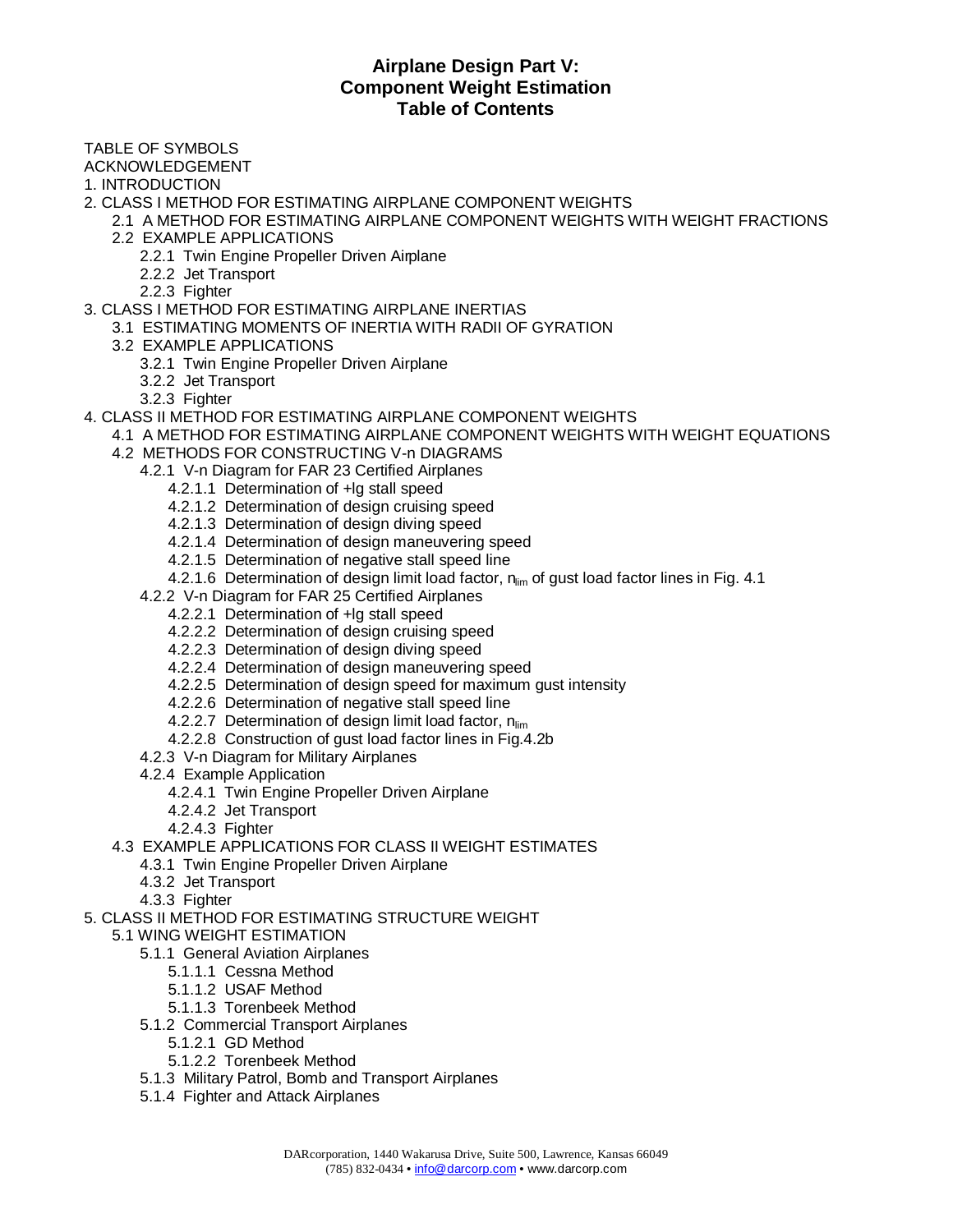5.1.4.1 GD Method 5.2 EMPENNAGE WEIGHT ESTIMATION 5.2.1 General Aviation Airplanes 5.2.1.1 Cessna Method 5.2.1.2 USAF Method 5.2.1.3 Torenbeek Method 5.2.2 Commercial Transport Airplanes 5.2.2.1 GD Method 5.2.2.2 Torenbeek Method 5.2.3 Military Patrol, Bomb and Transport Airplanes 5.2.4 Fighter and Attack Airplanes 5.3 FUSELAGE WEIGHT ESTIMATION 5.3.1 General Aviation Airplanes 5.3.1.1 Cessna Method 5.3.1.2 USAF Method 5.3.2 Commercial Transport Airplanes 5.3.2.1 GD Method 5.3.2.2 Torenbeek Method 5.3.3 Military Patrol, Bomb and Transport Airplanes 5.3.3.1 GD Method 5.3.4 Fighter and Attack Airplanes 5.4 NACELLE WEIGHT ESTIMATION 5.4.1 General Aviation Airplanes 5.4.1.1 Cessna Method 5.4.1.2 USAF Method 5.4.1.3 Torenbeek Method 5.4.2 Commercial Transport Airplanes 5.4.2.1 GD Method 5.4.2.2 Torenbeek Method 5.4.3 Military Patrol, Bomb and Transport Airplanes 5.4.4 Fighter and Attack Airplanes 5.5 LANDING GEAR WEIGHT ESTIMATION 5.5.1 General Aviation Airplanes 5.5.1.1 Cessna Method 5.5.1.2 USAF Method 5.5.2 Commercial Transport Airplanes 5.5.2.1 GD Method 5.5.2.2 Torenbeek Method 5.5.3 Military Patrol1 Bomb and Transport Airplanes 5.5.4 Fighter and Attack Airplanes 6. CLASS II METHOD FOR ESTIMATING POWERPLANT WEIGHT 6.1 ENGINE WEIGHT ESTIMATION 6.1.1 General Aviation Airplanes 6.1.1.1 Cessna Method 6.1.1.2 USAF Method

- 6.1.1.3 Torenbeek Method
- 6.1.2 Commercial Transport Airplanes
- 6.1.3 Military Patrol, Bomb and Transport Airplanes
- 6.1.4 Fighter and Attack Airplanes
- 6.2 AIR INDUCTION SYSTEM WEIGHT ESTIMATION
	- 6.2.1 General Aviation Airplanes
		- 6.2.1.1 Cessna Method
		- 6.2.1.2 USAF Method
		- 6.2.1.3 Torenbeek Method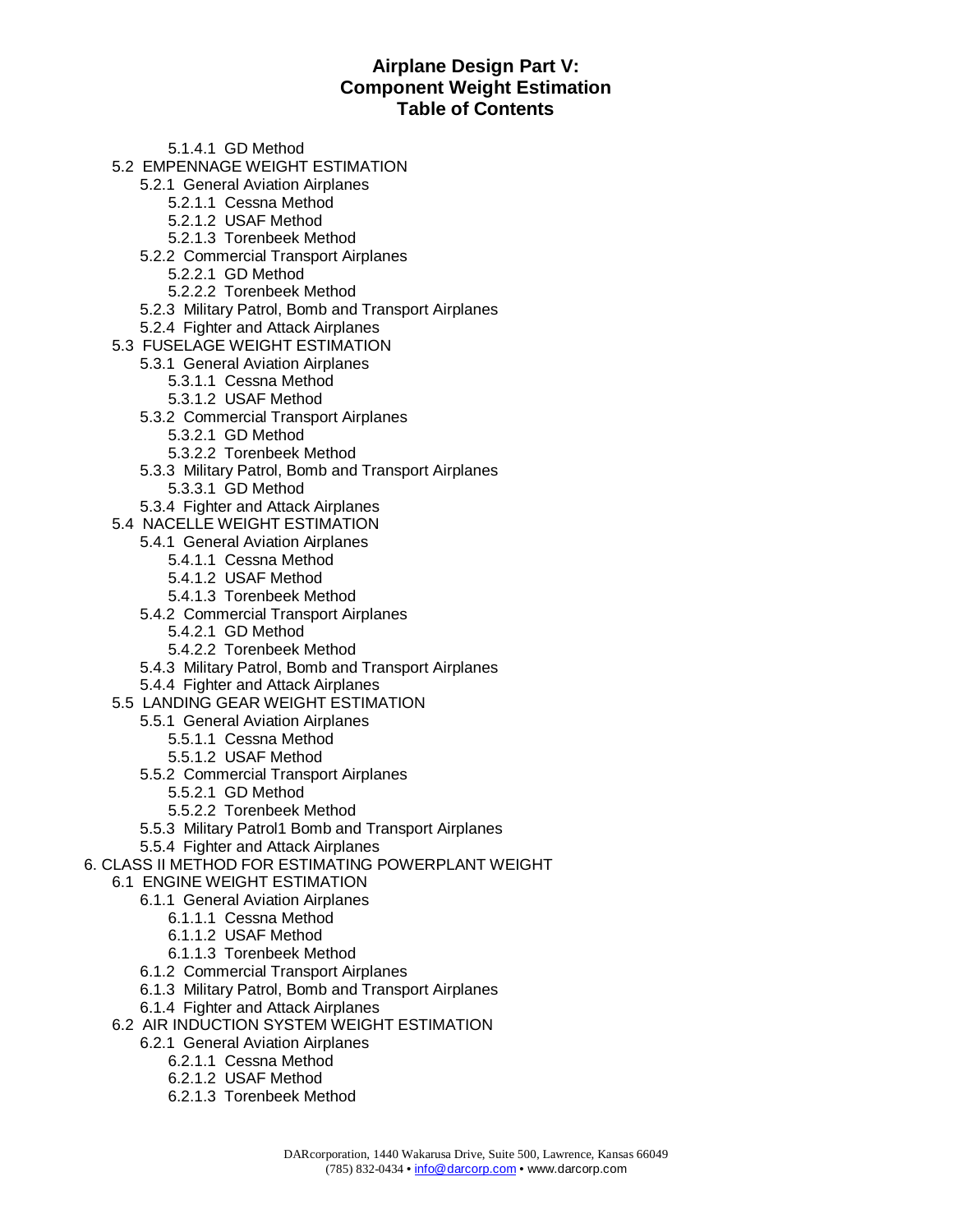- 6.2.2 Commercial Transport Airplanes
	- 6.2.2.1 GD Method
	- 6.2.2.2 Torenbeek Method
- 6.2.3 Military Patrol1 Bomb and Transport Airplanes
- 6.2.4 Fighter and Attack Airplanes
	- 6.2.4.1 GD Method
- 6.3 PROPELLER WEIGHT ESTIMATION
	- 6.3.1 General Aviation Airplanes
		- 6.3.2 Commercial Transport Airplanes
			- 6.3.2.1 GD Method
			- 6.3.2.2 Torenbeek Method
		- 6.3.3 Military Patrol1 Bomb and Transport Airplanes
		- 6.3.4 Fighter and Attack Airplanes
- 6.4 FUEL SYSTEM WEIGHT ESTIMATION
	- 6.4.1 General Aviation Airplanes
		- 6.4.1.1 Cessna Method
		- 6.4.1.2 USAF Method
		- 6.4.1.3 Torenbeek Method
	- 6.4.2 Commercial Transport Airplanes
		- 6.4.2.1 GD Method
		- 6.4.2.2 Torenbeek Method
	- 6.4.3 Military Patrol, Bomb and Transport Airplanes
	- 6.4.4 Fighter and Attack Airplanes
- 6.5 PROPULSION SYSTEM WEIGHT ESTIMATION
	- 6.5.1 General Aviation Airplanes
		- 6.5.1.1 Cessna Method
		- 6.5.1.2 USAF Method
		- 6.5.1.3 Torenbeek Method
		- 6.5.2 Commercial Transport Airplanes
			- 6.5.2.1 GD Method
			- 6.5.2.2 Torenbeek Method
		- 6.5.3 Military Patrol, Bomb and Transport Airplanes
		- 6.5.4 Fighter and Attack Airplanes
- 7. CLASS II METHOD FOR ESTIMATING FIXED EQUIPMENT WEIGHT
- 7.1 FLIGHT CONTROL SYSTEM WEIGHT ESTIMATION
	- 7.1.1 General Aviation Airplanes
		- 7.1.1.1 Cessna Method
		- 7.1.1.2 USAF Method
		- 7.1.1.3 Torenbeek Method
	- 7.1.2 Commercial Transport Airplanes
		- 7.1.2.1 GD Method
		- 7.1.2.2 Torenbeek Method
	- 7.1.3 Military Patrol, Bomb and Transport Airplanes
		- 7.1.3.1 GD Method
	- 7.1.4 Fighter and Attack Airplanes
		- 7.1.4.1 GD Method
	- 7.2 HYDRAULIC AND/OR PNEUMATIC SYSTEM WEIGHT ESTIMATION
	- 7.3 ELECTRICAL SYSTEM WEIGHT ESTIMATION
		- 7.3.1 General Aviation Airplanes
			- 7.3.1.1 Cessna Method
			- 7.3.1.2 USAF Method
			- 7.3.1.3 Torenbeek Method
		- 7.3.2 Commercial Transport Airplanes
			- 7.3.2.1 GD Method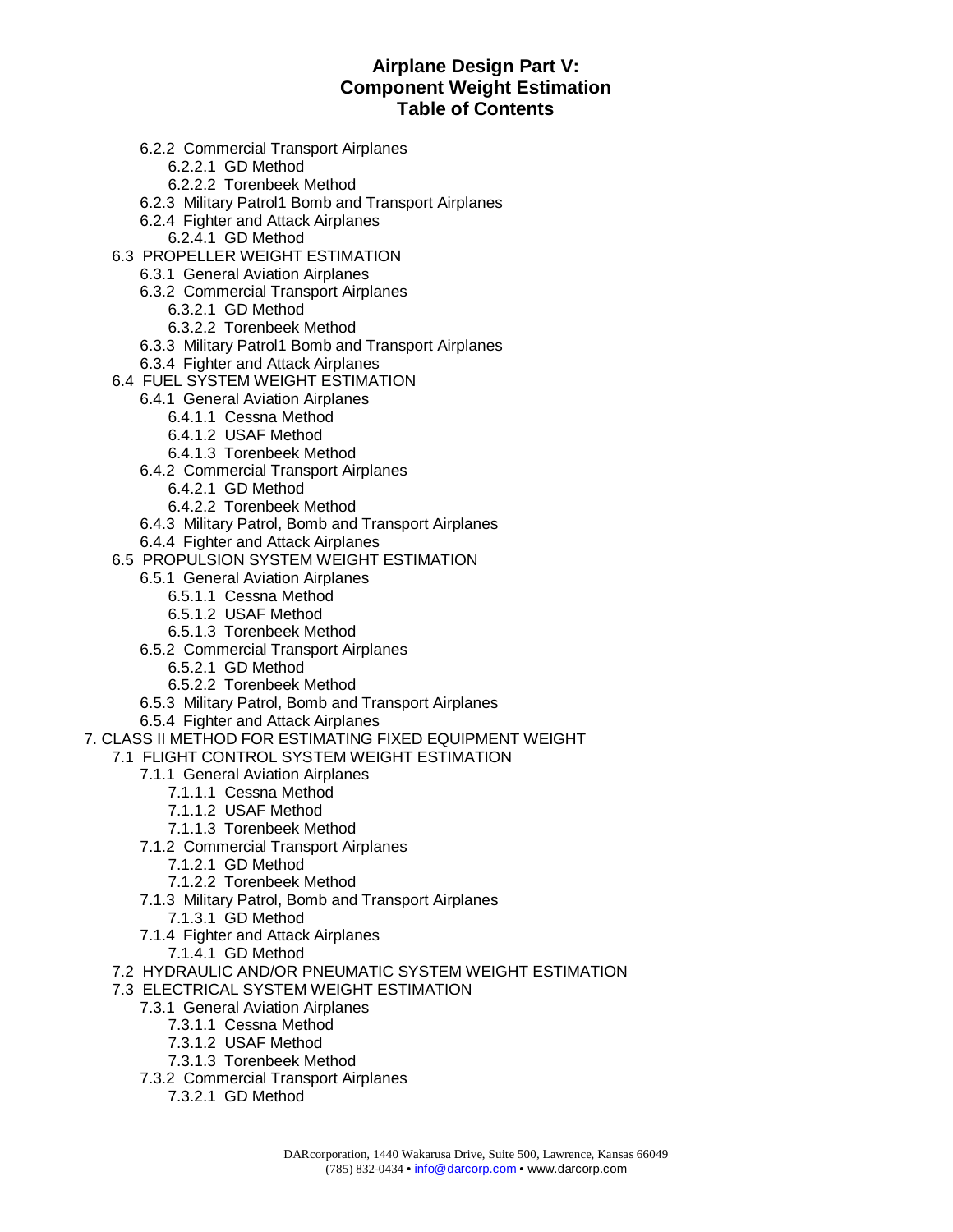7.3.2.2 Torenbeek Method

- 7.3.3 Military Patrol, Bomb and Transport Airplanes
	- 7.3.3.1 GD Method
- 7.3.4 Fighter and Attack Airplanes
	- 7.3.4.1 GD Method

7.4 WEIGHT ESTIMATION FOR INSTRUMENTATION, AVIONICS AND ELECTRONICS

- 7.4.1 General Aviation Airplanes
	- 7.4.1.1 Torenbeek Method
- 7.4.2 Commercial Transport Airplanes
	- 7.4.2.1 GD Method (Modified)
	- 7.4.2.2 Torenbeek Method
- 7.4.3 Military Patrol, Bomb and Transport Airplanes
- 7.4.4 Fighter and Attack Airplanes

7.5 WEIGHT ESTIMATION FOR AIR-CONDITIONING, PRESSURIZATION, ANTI- AND DE-ICING **SYSTEMS** 

- 7.5.1 General Aviation Airplanes
	- 7.5.1.1 USAF Method
	- 7.5.1.2 Torenbeek Method
- 7.5.2 Commercial Transport Airplanes
	- 7.5.2.1 GD Method
	- 7.5.2.2 Torenbeek Method
- 7.5.3 Military Patrol, Bomb and Transport Airplanes
	- 7.5.3.1 GD Method
- 7.5.4 Fighter and Attack Airplanes
	- 7.5.4.1 GD Method
- 7.6 WEIGHT ESTIMATION FOR THE OXYGEN SYSTEM
	- 7.6.1 General Aviation Airplanes
	- 7.6.2 Commercial Transport Airplanes
		- 7.6.2.1 GD Method
		- 7.6.2.2 Torenbeek Method
	- 7.6.3 Military Patrol, Bomb and Transport Airplanes
	- 7.6.4 Fighter and Attack Airplanes
		- 7.6.4.1 GD Method
- 7.7 AUXILIARY POWER UNIT WEIGHT ESTIMATION
- 7.8 FURNISHINGS WEIGHT ESTIMATION
	- 7.8.1 General Aviation Airplanes
		- 7.8.1.1 Cessna Method
		- 7.8.1.2 Torenbeek Method
	- 7.8.2 Commercial Transport Airplanes
		- 7.8.2.1 GD Method
		- 7.8.2.2 Torenbeek Method
	- 7.8.3 Military Patrol, Bomb and Transport Airplanes
		- 7.8.3.1 GD Method
	- 7.8.4 Fighter and Attack Airplanes
- 7.9 WEIGHT ESTIMATION OF BAGGAGE AND CARGO HANDLING EQUIPMENT
- 7.10 WEIGHT ESTIMATION OF OPERATIONAL ITEMS
- 7.11 ARMAMENT WEIGHT ESTIMATION
- 7.12 WEIGHT ESTIMATION FOR GUNS, LAUNCHERS AND WEAPONS PROVISIONS
- 7.13 WEIGHT ESTIMATION OF FLIGHT TEST INSTRUMENTATION
- 7.14 WEIGHT ESTIMATION FOR AUXILIARY GEAR
- 7.15 BALLAST WEIGHT ESTIMATION
- 7.16 ESTIMATING WEIGHT OF PAINT
- 7.17 ESTMATING WEIGHT OF Wetc
- 8. LOCATING COMPONENT CENTERS OF GRAVITY